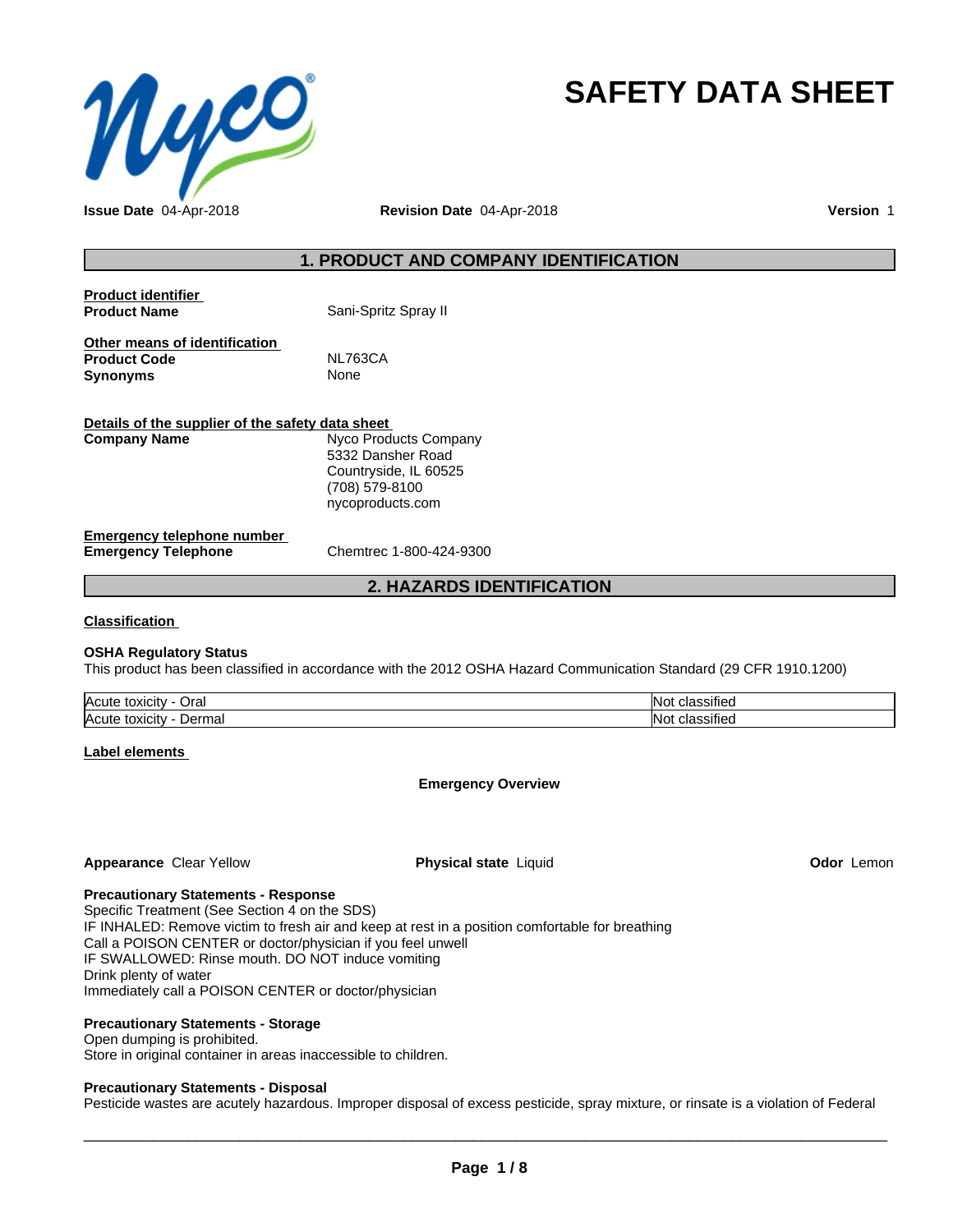Law. If these wastes can not be disposed of by use according to label instructions, contact your State Pesticide or Environmental Control Agency, or the Hazardous Waste representative at the nearest EPA Regional Office for guidance.

#### **Hazards not otherwise classified (HNOC) Other Information**

Unknown Acute Toxicity 0% of the mixture consists of ingredient(s) of unknown toxicity

# **3. COMPOSITION/INFORMATION ON INGREDIENTS**

| <b>Chemical Name</b>                             | CAS No.    | Weiaht-% | <b>Trade Secret</b> |
|--------------------------------------------------|------------|----------|---------------------|
| N,N-Dialkyl(C8-10)-N,N-dimethylammonium          | 68424-95-3 | <0.1     |                     |
| Chloride                                         |            |          |                     |
| Alkyl (C12-16) dimethyl benzyl ammonium chloride | 68424-85-1 | <∪. ֿ    |                     |
| Ethanol                                          | 64-17-5    | <∪. ֿ    |                     |

\*The exact percentage (concentration) of composition has been withheld as a trade secret.

| <b>4. FIRST AID MEASURES</b> |                                                                                                                         |  |  |  |
|------------------------------|-------------------------------------------------------------------------------------------------------------------------|--|--|--|
| <b>First aid measures</b>    |                                                                                                                         |  |  |  |
| <b>General advice</b>        | Have the product container or label with you when calling a poison control center or doctor,<br>or going for treatment. |  |  |  |
| <b>Skin Contact</b>          | Wash off immediately with soap and plenty of water. If skin irritation persists, call a<br>physician.                   |  |  |  |
| Eye contact                  | Rinse thoroughly with plenty of water for at least 15 minutes, lifting lower and upper eyelids.<br>Consult a physician. |  |  |  |
| <b>Inhalation</b>            | Remove to fresh air.                                                                                                    |  |  |  |
| Ingestion                    | Clean mouth with water and drink afterwards plenty of water.                                                            |  |  |  |
|                              | Most important symptoms and effects, both acute and delayed                                                             |  |  |  |
| <b>Symptoms</b>              | Any additional important symptoms and effects are described in Section 11: Toxicology<br>Information.                   |  |  |  |
|                              | Indication of any immediate medical attention and special treatment needed                                              |  |  |  |
| Note to physicians           | Treat symptomatically.                                                                                                  |  |  |  |
|                              | <b>5. FIRE-FIGHTING MEASURES</b>                                                                                        |  |  |  |

#### **Suitable extinguishing media**

Use extinguishing measures that are appropriate to local circumstances and the surrounding environment.

**Unsuitable extinguishing media** Caution: Use of water spray when fighting fire may be inefficient.

#### **Specific hazards arising from the chemical**

No Information available.

**Explosion data Sensitivity to Mechanical Impact** None. **Sensitivity to Static Discharge** None.

#### **Protective equipment and precautions for firefighters**

As in any fire, wear self-contained breathing apparatus pressure-demand, MSHA/NIOSH (approved or equivalent) and full protective gear.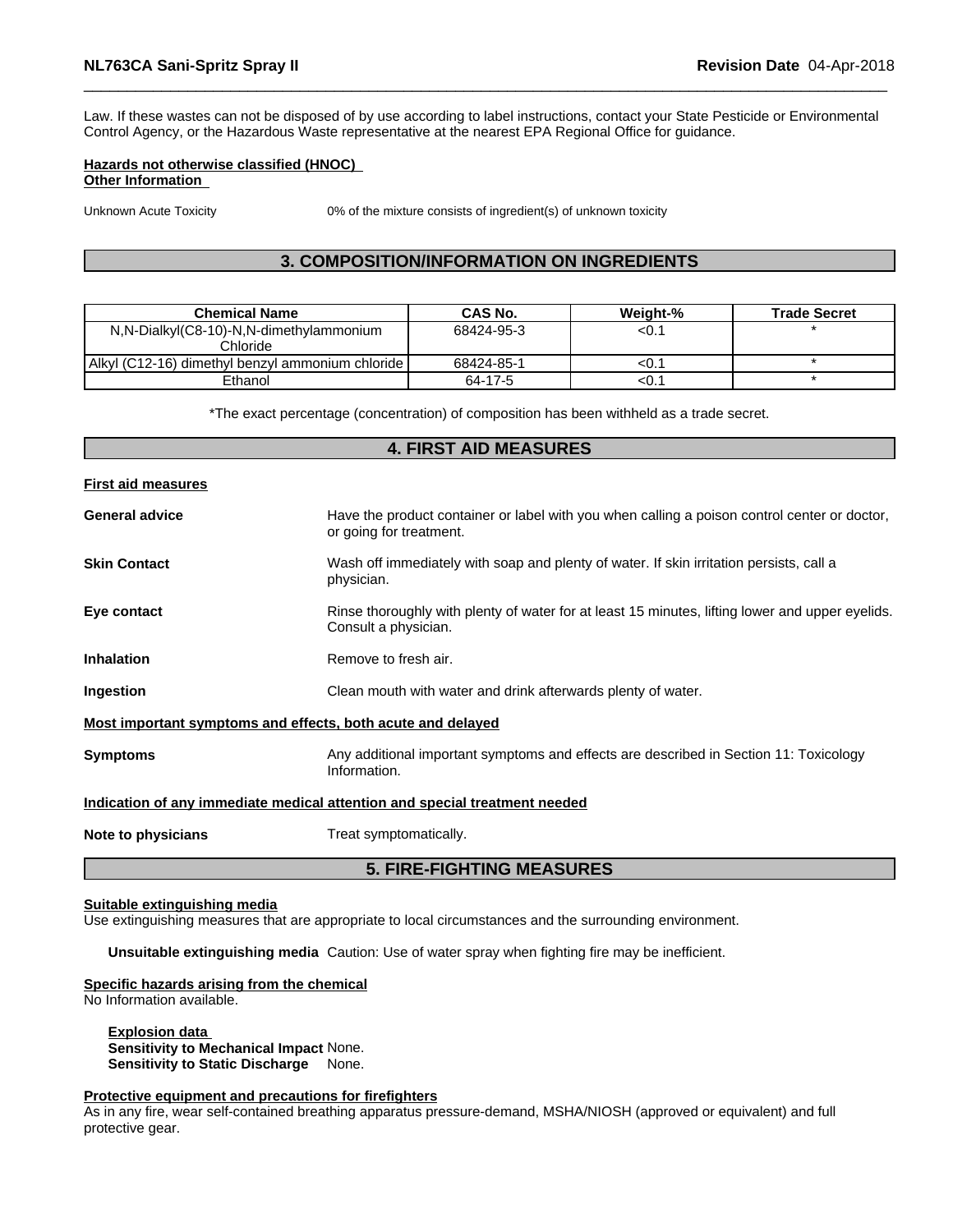# **6. ACCIDENTAL RELEASE MEASURES**

|                                                              | Personal precautions, protective equipment and emergency procedures                                                                                                                                                                                                                                                                                                                                                                                                                                                                                    |  |  |  |
|--------------------------------------------------------------|--------------------------------------------------------------------------------------------------------------------------------------------------------------------------------------------------------------------------------------------------------------------------------------------------------------------------------------------------------------------------------------------------------------------------------------------------------------------------------------------------------------------------------------------------------|--|--|--|
| <b>Personal precautions</b>                                  | Ensure adequate ventilation, especially in confined areas.                                                                                                                                                                                                                                                                                                                                                                                                                                                                                             |  |  |  |
| <b>Environmental precautions</b>                             |                                                                                                                                                                                                                                                                                                                                                                                                                                                                                                                                                        |  |  |  |
| <b>Environmental precautions</b>                             | Do not discharge effluent containing this product into lakes, streams, ponds, estuaries,<br>oceans or other water unless in accordance with the requirements of a National Pollutant<br>Discharge Elimination System (NPDES) permit and the permitting authority has been<br>notified in writing prior to the discharge. Do not discharge effluent containing this product to<br>sewer systems withour previously notifying the local sewage treatment plant authority. For<br>guidance, contact your State water board or Regional office of the EPA. |  |  |  |
| Methods and material for containment and cleaning up         |                                                                                                                                                                                                                                                                                                                                                                                                                                                                                                                                                        |  |  |  |
| <b>Methods for containment</b>                               | Prevent further leakage or spillage if safe to do so.                                                                                                                                                                                                                                                                                                                                                                                                                                                                                                  |  |  |  |
| Methods for cleaning up                                      | Pick up and transfer to properly labeled containers.                                                                                                                                                                                                                                                                                                                                                                                                                                                                                                   |  |  |  |
|                                                              | 7. HANDLING AND STORAGE                                                                                                                                                                                                                                                                                                                                                                                                                                                                                                                                |  |  |  |
| <b>Precautions for safe handling</b>                         |                                                                                                                                                                                                                                                                                                                                                                                                                                                                                                                                                        |  |  |  |
| Advice on safe handling                                      | Handle in accordance with good industrial hygiene and safety practice.                                                                                                                                                                                                                                                                                                                                                                                                                                                                                 |  |  |  |
| Conditions for safe storage, including any incompatibilities |                                                                                                                                                                                                                                                                                                                                                                                                                                                                                                                                                        |  |  |  |
| <b>Storage Conditions</b>                                    | Keep containers tightly closed in a dry, cool and well-ventilated place.                                                                                                                                                                                                                                                                                                                                                                                                                                                                               |  |  |  |
| Incompatible materials                                       | None known based on information supplied.                                                                                                                                                                                                                                                                                                                                                                                                                                                                                                              |  |  |  |
|                                                              | <b>8. EXPOSURE CONTROLS/PERSONAL PROTECTION</b>                                                                                                                                                                                                                                                                                                                                                                                                                                                                                                        |  |  |  |

#### **Control parameters**

#### **Exposure Guidelines** .

| <b>Chemical Name</b> | <b>ACGIH TLV</b>            | <b>OSHA PEL</b>                       | <b>NIOSH IDLH</b>           |
|----------------------|-----------------------------|---------------------------------------|-----------------------------|
| Ethanol              | STEL: 1000 ppm              | TWA: 1000 ppm                         | IDLH: 3300 ppm              |
| 64-17-5              |                             | TWA: 1900 mg/m <sup>3</sup>           | TWA: 1000 ppm               |
|                      |                             | (vacated) TWA: 1000 ppm               | TWA: 1900 mg/m <sup>3</sup> |
|                      |                             | (vacated) TWA: $1900 \text{ mg/m}^3$  |                             |
| Sodium Hydroxide     | Ceiling: $2 \text{ mg/m}^3$ | TWA: $2 \text{ mg/m}^3$               | IDLH: $10 \text{ mg/m}^3$   |
| 1310-73-2            |                             | (vacated) Ceiling: $2 \text{ mg/m}^3$ | Ceiling: $2 \text{ mg/m}^3$ |

*NIOSH IDLH Immediately Dangerous to Life or Health*

**Other Information** Vacated limits revoked by the Court of Appeals decision in AFL-CIO v.OSHA, 965 F.2d 962 (11th Cir., 1992).

# **Appropriate engineering controls**

**Engineering Controls** Showers, Eyewash stations & Ventilation systems.

#### **Individual protection measures, such as personal protective equipment**

| <b>Eye/face protection</b>    | Wear safety glasses with side shields (or goggles).                                                                                     |
|-------------------------------|-----------------------------------------------------------------------------------------------------------------------------------------|
| Skin and body protection      | Rubber gloves if prolonged contact and/or handling large volumes.                                                                       |
| <b>Respiratory protection</b> | Ensure adequate ventilation, especially in confined areas. In case of insufficient ventilation,<br>wear suitable respiratory equipment. |
| General Hygiene               | Handle in accordance with good industrial hygiene and safety practice.                                                                  |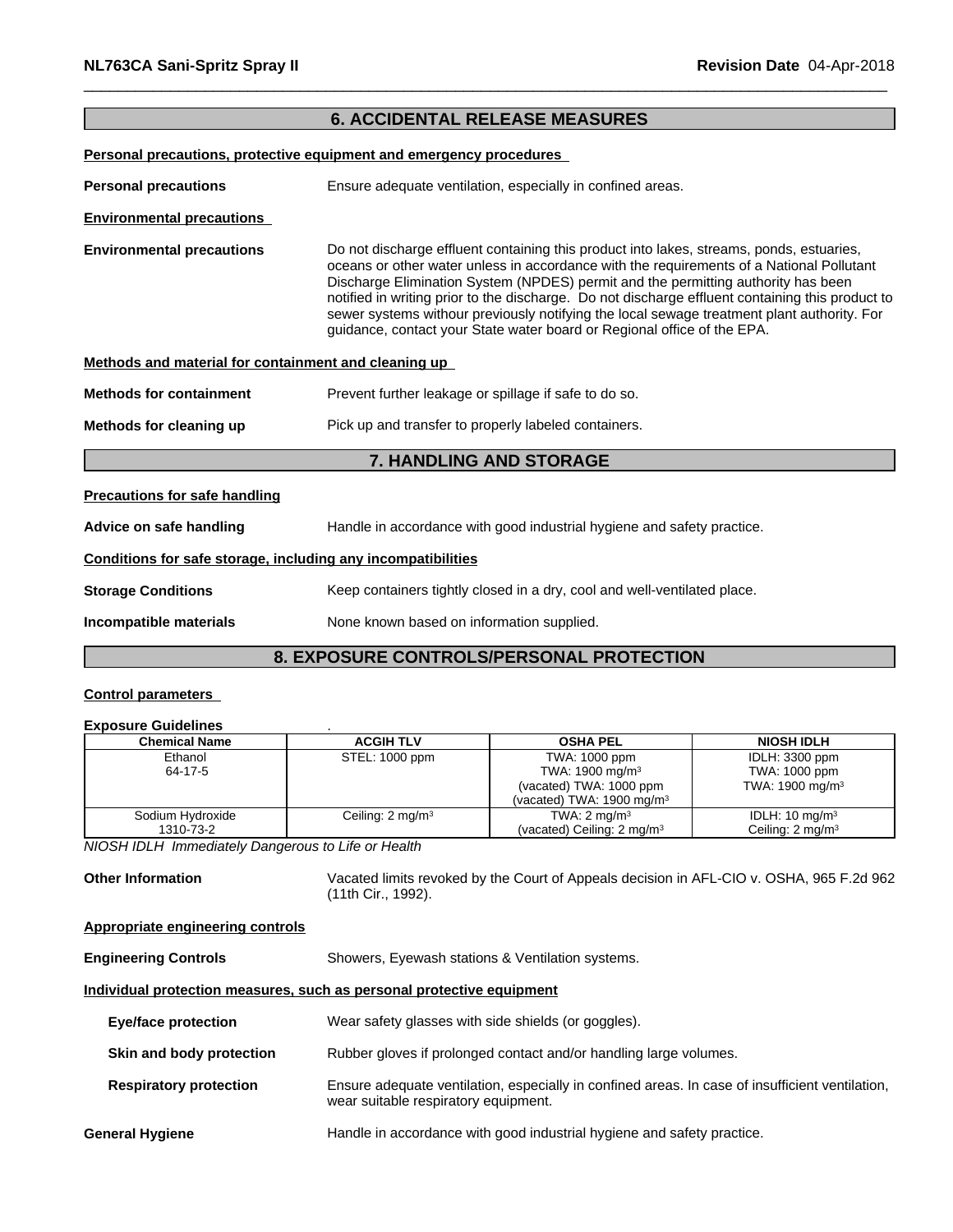# **9. PHYSICAL AND CHEMICAL PROPERTIES**

# **Information on basic physical and chemical properties**

| <b>Physical state</b>               | Liquid                   |                  |  |
|-------------------------------------|--------------------------|------------------|--|
| Appearance                          | Clear Yellow             |                  |  |
| Color                               | Yellow                   |                  |  |
| Odor                                | Lemon                    |                  |  |
| <b>Odor threshold</b>               | No Information available |                  |  |
|                                     |                          |                  |  |
| <b>Property</b>                     | <b>Values</b>            | Remarks • Method |  |
| pH                                  | $10.0 - 12.0$            |                  |  |
| <b>Specific Gravity</b>             | 1.0                      |                  |  |
| <b>Viscosity</b>                    | < 25 cP @ 25°C           |                  |  |
| <b>Melting point/freezing point</b> | No Information available |                  |  |
| <b>Flash point</b>                  | None                     |                  |  |
| Boiling point / boiling range       | < 212 °F                 |                  |  |
| <b>Evaporation rate</b>             | No Information available |                  |  |
| Flammability (solid, gas)           | No data available        |                  |  |
| <b>Flammability Limits in Air</b>   |                          |                  |  |
| <b>Upper flammability limit:</b>    | No Information available |                  |  |
| Lower flammability limit:           | No Information available |                  |  |
| Vapor pressure                      | No Information available |                  |  |
| Vapor density                       | No Information available |                  |  |
| <b>Water solubility</b>             | Complete                 |                  |  |
| <b>Partition coefficient</b>        | No Information available |                  |  |
| <b>Autoignition temperature</b>     | No Information available |                  |  |
| <b>Decomposition temperature</b>    | No Information available |                  |  |
| <b>Other Information</b>            |                          |                  |  |
| <b>Density Lbs/Gal</b>              | 8.33                     |                  |  |
| <b>VOC Content (%)</b>              | 0.02                     |                  |  |

# **10. STABILITY AND REACTIVITY**

#### **Reactivity**

No data available

#### **Chemical stability**

Stable under recommended storage conditions.

#### **Possibility of Hazardous Reactions**

None under normal processing.

#### **Conditions to avoid**

Extremes of temperature and direct sunlight.

#### **Incompatible materials**

None known based on information supplied.

#### **Hazardous Decomposition Products**

None known based on information supplied.

# **11. TOXICOLOGICAL INFORMATION**

#### **Information on likely routes of exposure**

#### **Product Information**

**Inhalation** Avoid breathing vapors or mists. Inhalation of vapors in high concentration may cause irritation of respiratory system.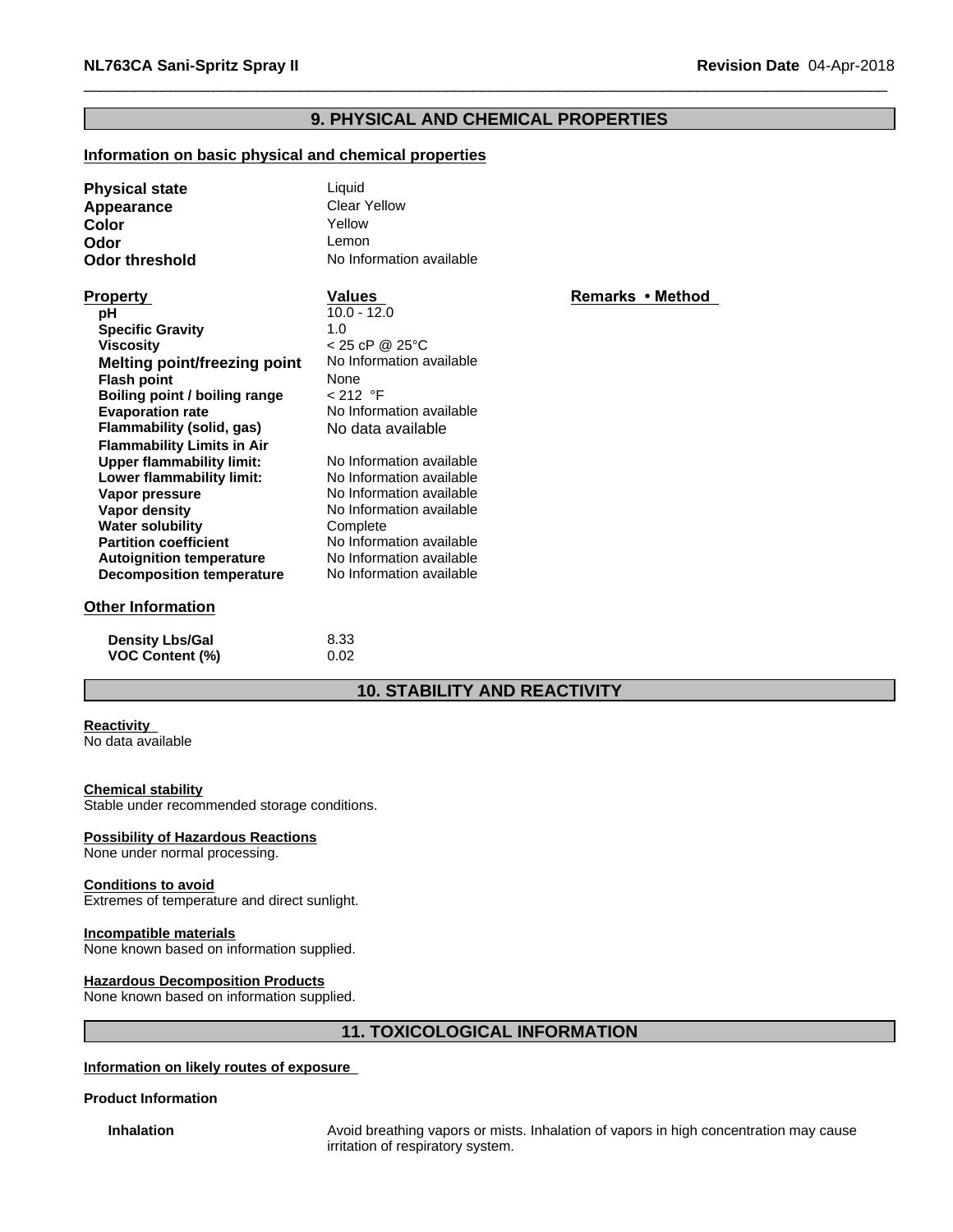| Eye contact         | Avoid contact with eyes. Contact with eyes may cause irritation or burns.    |
|---------------------|------------------------------------------------------------------------------|
| <b>Skin Contact</b> | Avoid contact with skin. Prolonged contact may cause redness and irritation. |

**Ingestion Do not taste or swallow. Can burn mouth, throat, and stomach.** 

| <b>Chemical Name</b>                                                    | Oral LD50                                                                      | Dermal LD50                                   | <b>Inhalation LC50</b>   |
|-------------------------------------------------------------------------|--------------------------------------------------------------------------------|-----------------------------------------------|--------------------------|
| $N, N-Dialkyl(C8-10)-N, N-dimethylam$<br>Imonium Chloride<br>68424-95-3 | $= 450$ mg/kg (Rat)                                                            | $>$ 2000 mg/kg (Rabbit)                       |                          |
| Alkyl (C12-16) dimethyl benzyl<br>lammonium chloride<br>68424-85-1      | $= 426$ mg/kg (Rat) = 850 mg/kg<br>$\text{Rat}$ ) = 240 mg/kg ( $\text{Rat}$ ) | $= 2300$ mg/kg (Rabbit) = 1420<br>mg/kg (Rat) |                          |
| Ethanol<br>$ 64-17-5 $                                                  | $= 7060$ mg/kg (Rat)                                                           |                                               | $= 124.7$ mg/L (Rat) 4 h |

# **Information on toxicological effects**

**Symptoms** No Information available.

#### **Delayed and immediate effects as well as chronic effects from short and long-term exposure**

| <b>Sensitization</b>                                 | No Information available. |             |                                                                                      |             |
|------------------------------------------------------|---------------------------|-------------|--------------------------------------------------------------------------------------|-------------|
| Germ cell mutagenicity                               | No Information available. |             |                                                                                      |             |
| Carcinogenicity                                      |                           |             | Ethanol has been shown to be carcinogenic in long-term studies only when consumed as |             |
|                                                      | alcoholic beverage.       |             |                                                                                      |             |
| <b>Chemical Name</b>                                 | <b>ACGIH</b>              | <b>IARC</b> | <b>NTP</b>                                                                           | <b>OSHA</b> |
| Ethanol<br>64-17-5                                   | A3                        | Group 1     | Known                                                                                |             |
| <b>Reproductive toxicity</b>                         | No Information available. |             |                                                                                      |             |
| STOT - single exposure                               | No Information available. |             |                                                                                      |             |
| <b>STOT - repeated exposure</b>                      | No Information available. |             |                                                                                      |             |
| <b>Chronic toxicity</b>                              | beverage.                 |             | Ethanol has been shown to be a reproductive toxin only when consumed as an alcoholic |             |
| <b>Aspiration hazard</b>                             | No Information available. |             |                                                                                      |             |
| Numerical measures of toxicity - Product Information |                           |             |                                                                                      |             |

Unknown Acute Toxicity 0% of the mixture consists of ingredient(s) of unknown toxicity

# **12. ECOLOGICAL INFORMATION**

#### **Ecotoxicity**

0.05% of the mixture consists of components(s) of unknown hazards to the aquatic environment

| <b>Chemical Name</b>            | Algae/aquatic plants   | Fish                               | <b>Crustacea</b>                 |
|---------------------------------|------------------------|------------------------------------|----------------------------------|
| Nonylphenol Polyethylene Glycol |                        | 5:96 h Fish mg/L LC50              |                                  |
| Ether                           |                        |                                    |                                  |
| 127087-87-0                     |                        |                                    |                                  |
| Alkyl (C12-16) dimethyl benzyl  |                        | 0.223 - 0.46: 96 h Lepomis         |                                  |
| ammonium chloride               |                        | macrochirus mg/L LC50 static 0.823 |                                  |
| 68424-85-1                      |                        | - 1.61: 96 h Oncorhynchus mykiss   |                                  |
|                                 |                        | mg/L LC50 static 2.4: 96 h Oryzias |                                  |
|                                 |                        | latipes mg/L LC50 semi-static 1.3: |                                  |
|                                 |                        | 96 h Poecilia reticulata mg/L LC50 |                                  |
|                                 |                        | semi-static                        |                                  |
| Tetrasodium EDTA                | 1.01: 72 h Desmodesmus | 59.8: 96 h Pimephales promelas     | 610: 24 h Daphnia magna mg/L     |
| $64-02-8$                       | subspicatus mg/L EC50  | mg/L LC50 static 41: 96 h Lepomis  | EC <sub>50</sub>                 |
|                                 |                        | macrochirus mg/L LC50 static       |                                  |
| Ethanol                         |                        | 12.0 - 16.0: 96 h Oncorhynchus     | 9268 - 14221: 48 h Daphnia magna |
| 64-17-5                         |                        | mykiss mL/L LC50 static 100: 96 h  | mg/L LC50 10800: 24 h Daphnia    |
|                                 |                        | Pimephales promelas mg/L LC50      | magna mg/L EC50 2: 48 h Daphnia  |
|                                 |                        | static 13400 - 15100: 96 h         | magna mg/L EC50 Static           |
|                                 |                        | Pimephales promelas mg/L LC50      |                                  |
|                                 |                        | flow-through                       |                                  |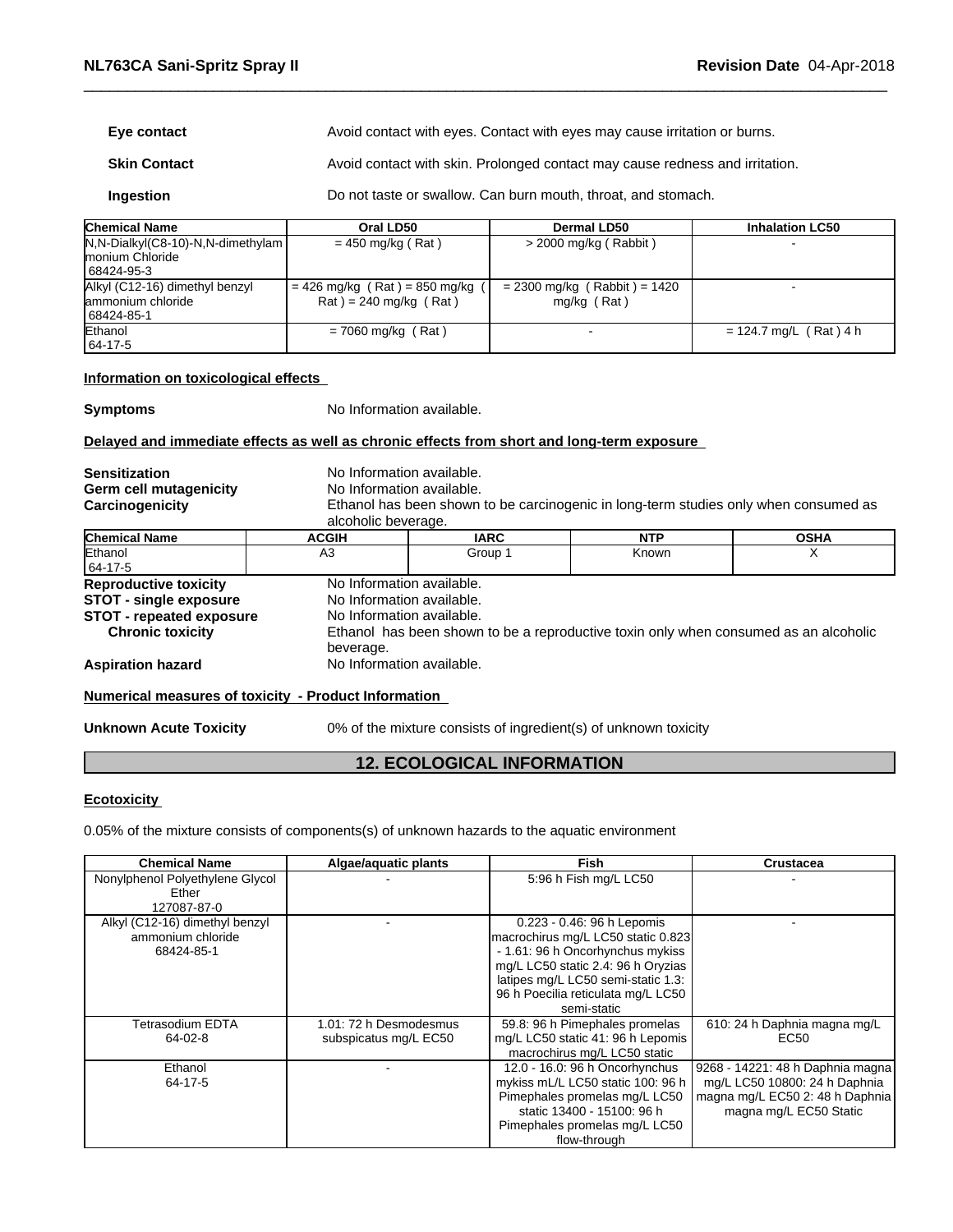# \_\_\_\_\_\_\_\_\_\_\_\_\_\_\_\_\_\_\_\_\_\_\_\_\_\_\_\_\_\_\_\_\_\_\_\_\_\_\_\_\_\_\_\_\_\_\_\_\_\_\_\_\_\_\_\_\_\_\_\_\_\_\_\_\_\_\_\_\_\_\_\_\_\_\_\_\_\_\_\_\_\_\_\_\_\_\_\_\_\_\_\_\_ **NL763CA Sani-Spritz Spray II Revision Date** 04-Apr-2018

| Sodium Metasilicate<br>6834-92-0         |                                                  | 210: 96 h Brachydanio rerio mg/L<br>LC50 semi-static 210: 96 h<br>Brachydanio rerio mg/L LC50                                                                                                                                                                                                                                                                                                                                                                                                                                                           | 216: 96 h Daphnia magna mg/L<br>EC50        |
|------------------------------------------|--------------------------------------------------|---------------------------------------------------------------------------------------------------------------------------------------------------------------------------------------------------------------------------------------------------------------------------------------------------------------------------------------------------------------------------------------------------------------------------------------------------------------------------------------------------------------------------------------------------------|---------------------------------------------|
| Sodium Hydroxide<br>1310-73-2            |                                                  | 45.4: 96 h Oncorhynchus mykiss<br>mg/L LC50 static                                                                                                                                                                                                                                                                                                                                                                                                                                                                                                      |                                             |
| Trisodium nitrilotriacetate<br>5064-31-3 | 560 - 1000: 96 h Chlorella vulgaris<br>mg/L EC50 | 93 - 170: 96 h Pimephales promelas<br>mg/L LC50 flow-through 252: 96 h<br>Lepomis macrochirus mg/L LC50<br>560 - 1000: 96 h Oryzias latipes<br>mg/L LC50 semi-static 72 - 133: 96<br>h Oncorhynchus mykiss mg/L LC50<br>static 560 - 1000: 96 h Poecilia<br>reticulata mg/L LC50 560 - 1000: 96<br>h Poecilia reticulata mg/L LC50<br>semi-static 470: 96 h Pimephales<br>promelas mg/L LC50 static 175 -<br>225: 96 h Lepomis macrochirus<br>mg/L LC50 static 560 - 1000: 96 h<br>Oryzias latipes mg/L LC50 114: 96<br>h Pimephales promelas mg/L LC50 | 560 - 1000: 48 h Daphnia magna<br>mg/L LC50 |

#### **Persistence and degradability**

No Information available.

#### **Bioaccumulation**

Bioaccumulative potential.

| <b>Chemical Name</b> | coefficient<br><b>Partition</b> |
|----------------------|---------------------------------|
| Ethanol              | ∩ วว<br>-∪.ა∠                   |
| 64-17-5              |                                 |

**Other adverse effects** Hazards to humans and domestic animals.

# **13. DISPOSAL CONSIDERATIONS**

#### **Waste treatment methods**

| <b>Disposal of wastes</b> | Pesticide wastes are acutely hazardous. Improper disposal of excess pesticide, spray<br>mixture, or rinsate is a violation of Federal Law. If these wastes can not be disposed of by<br>use according to label instructions, contact your State Pesticide or Environmental Control<br>Agency, or the Hazardous Waste representative at the nearest EPA Regional Office for<br>quidance. |  |  |  |
|---------------------------|-----------------------------------------------------------------------------------------------------------------------------------------------------------------------------------------------------------------------------------------------------------------------------------------------------------------------------------------------------------------------------------------|--|--|--|
| Contaminated packaging    | Nonrefillable container. Do not reuse or refill this container. Triple rinse. Offer for recycling<br>or reconditioning or puncture and dispose of in a sanitary landfill, or incineration, or if<br>allowed by state and local authorities, by burning. If burned, stay out of smoke.                                                                                                   |  |  |  |

This product contains one or more substances that are listed with the State of California as a hazardous waste.

| <b>Chemical Name</b> | California Hazardous Waste Status |
|----------------------|-----------------------------------|
| Ethanol              | Гохіс                             |
| 64-17-5              | Ignitable                         |
|                      |                                   |

# **14. TRANSPORT INFORMATION**

The basic description below is specific to the container size. This information is provided for at a glance DOT information. Please refer to the container and/or shipping papers for the appropriate shipping description before tendering this material for shipment. For additional information, please contact the distributor listed in section 1 of this SDS.

**DOT** Not regulated

**TDG** Not regulated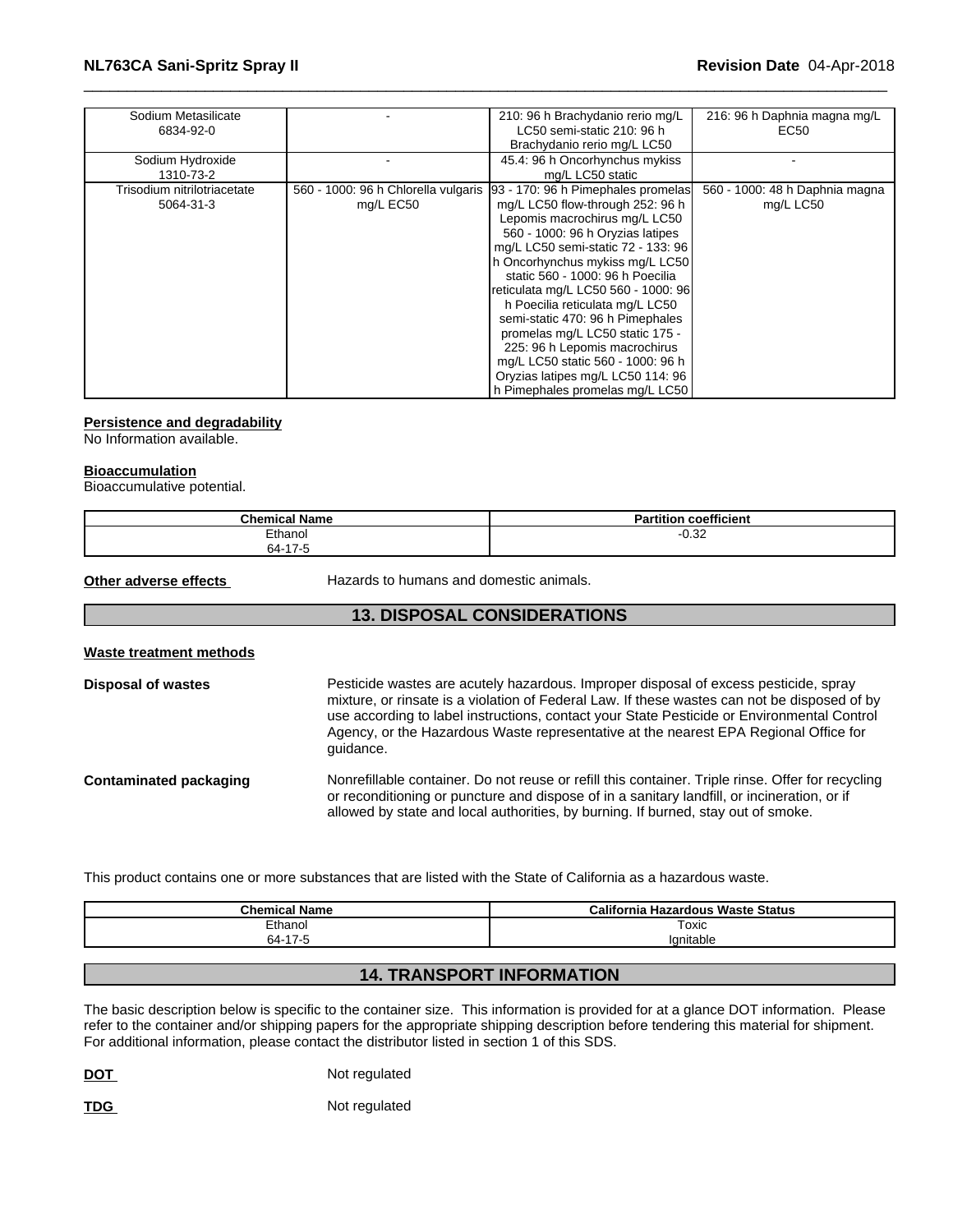# **15. REGULATORY INFORMATION**

| <b>International Inventories</b> |          |
|----------------------------------|----------|
| TSCA                             | Complies |
| <b>DSL/NDSL</b>                  | Complies |

#### **Legend:**

 **TSCA** - United States Toxic Substances Control Act Section 8(b) Inventory  **DSL/NDSL** - Canadian Domestic Substances List/Non-Domestic Substances List

#### **US Federal Regulations**

#### **SARA 313**

Section 313 of Title III of the Superfund Amendments and Reauthorization Act of 1986 (SARA). This product does not contain any chemicals which are subject to the reporting requirements of the Act and Title 40 of the Code of Federal Regulations, Part 372

#### **SARA 311/312 Hazard Categories**

| Acute health hazard               | No. |
|-----------------------------------|-----|
| <b>Chronic Health Hazard</b>      | Nο  |
| Fire hazard                       | N٥  |
| Sudden release of pressure hazard | Nο  |
| <b>Reactive Hazard</b>            | N٥  |

### **CWA (Clean WaterAct)**

This product does not contain any substances regulated as pollutants pursuant to the Clean Water Act (40 CFR 122.21 and 40 CFR 122.42)

# **CERCLA**

This material, as supplied, does not contain any substances regulated as hazardous substances under the Comprehensive Environmental Response Compensation and Liability Act (CERCLA) (40 CFR 302) or the Superfund Amendments and Reauthorization Act (SARA) (40 CFR 355). There may be specific reporting requirements at the local, regional, or state level pertaining to releases of this material

#### **US State Regulations**

#### **California Proposition 65**

This product has been evaluated and does not require warning labeling under California Proposition 65.

#### **U.S. State Right-to-Know Regulations**

| <b>Chemical Name</b>                               | New Jersey | <b>Massachusetts</b> | Pennsylvania |  |
|----------------------------------------------------|------------|----------------------|--------------|--|
| Ethanol                                            |            |                      |              |  |
| 64-17-5                                            |            |                      |              |  |
| Sodium Hydroxide                                   |            |                      |              |  |
| 1310-73-2                                          |            |                      |              |  |
| Trisodium nitrilotriacetate                        |            |                      |              |  |
| 5064-31-3                                          |            |                      |              |  |
| $\mathbf{H} \bullet \mathbf{H} \bullet \mathbf{H}$ |            |                      |              |  |

#### **U.S. EPA Label Information**

#### **EPA Pesticide Registration Number** 6836-152-8370

#### **EPA Statement**

This chemical is a pesticide product registered by the Environmental Protection Agency and is subject to certain labeling requirements under federal pesticide law. These requirements differ from the classification criteria and hazard information required for safety data sheets, and for workplace labels of non-pesticide chemicals. See the product label for the FIFRA hazard information as required on the pesticide label.

## **16. OTHER INFORMATION**